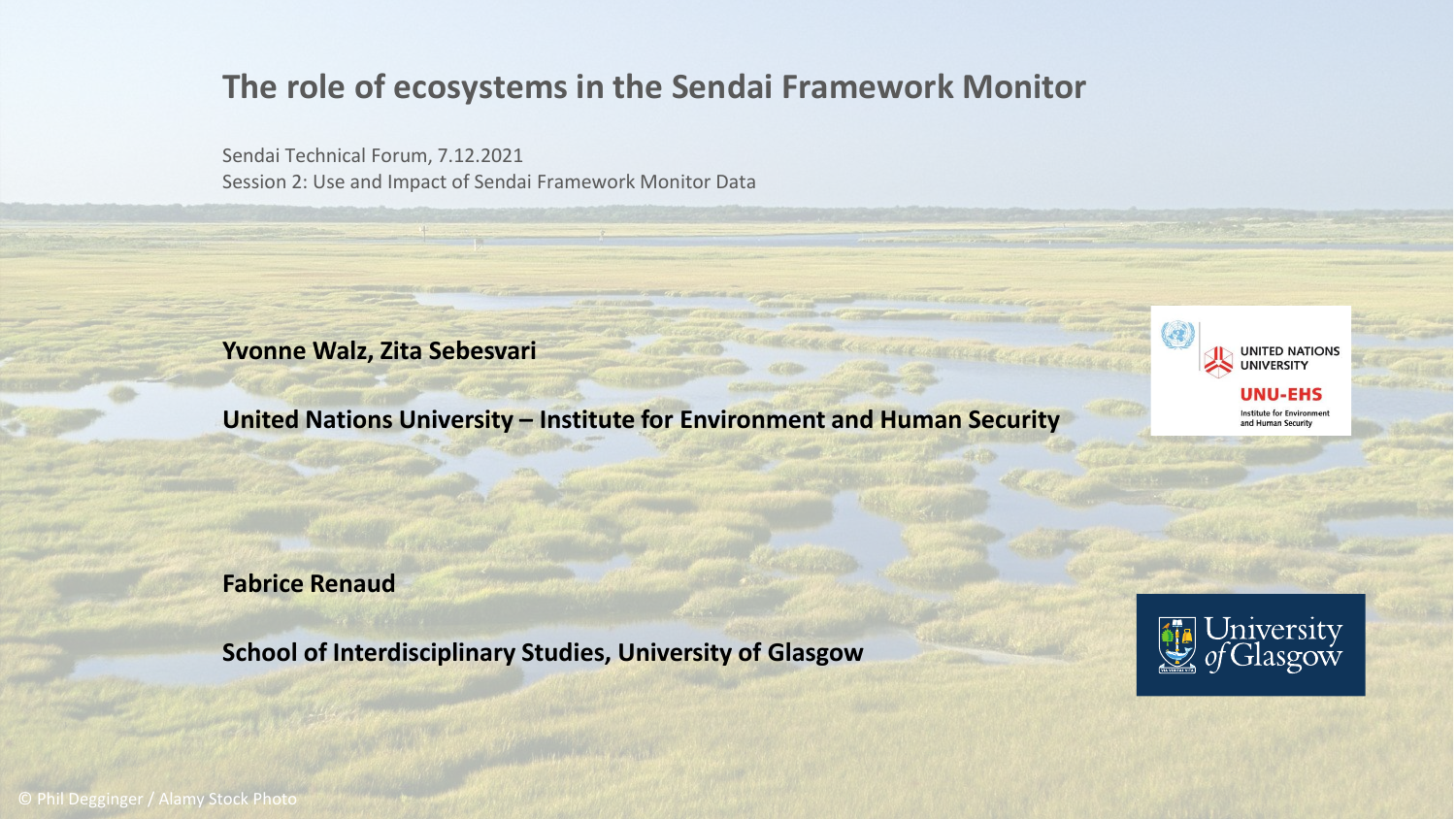Environment mentioned in:

- Preamble
- Expected Outcome & Goal
- Guiding principles
- Priority for actions (3/4)
- International cooperation

### But:

• No direct indicator related to environment or ecosystems



**LINITED NATION**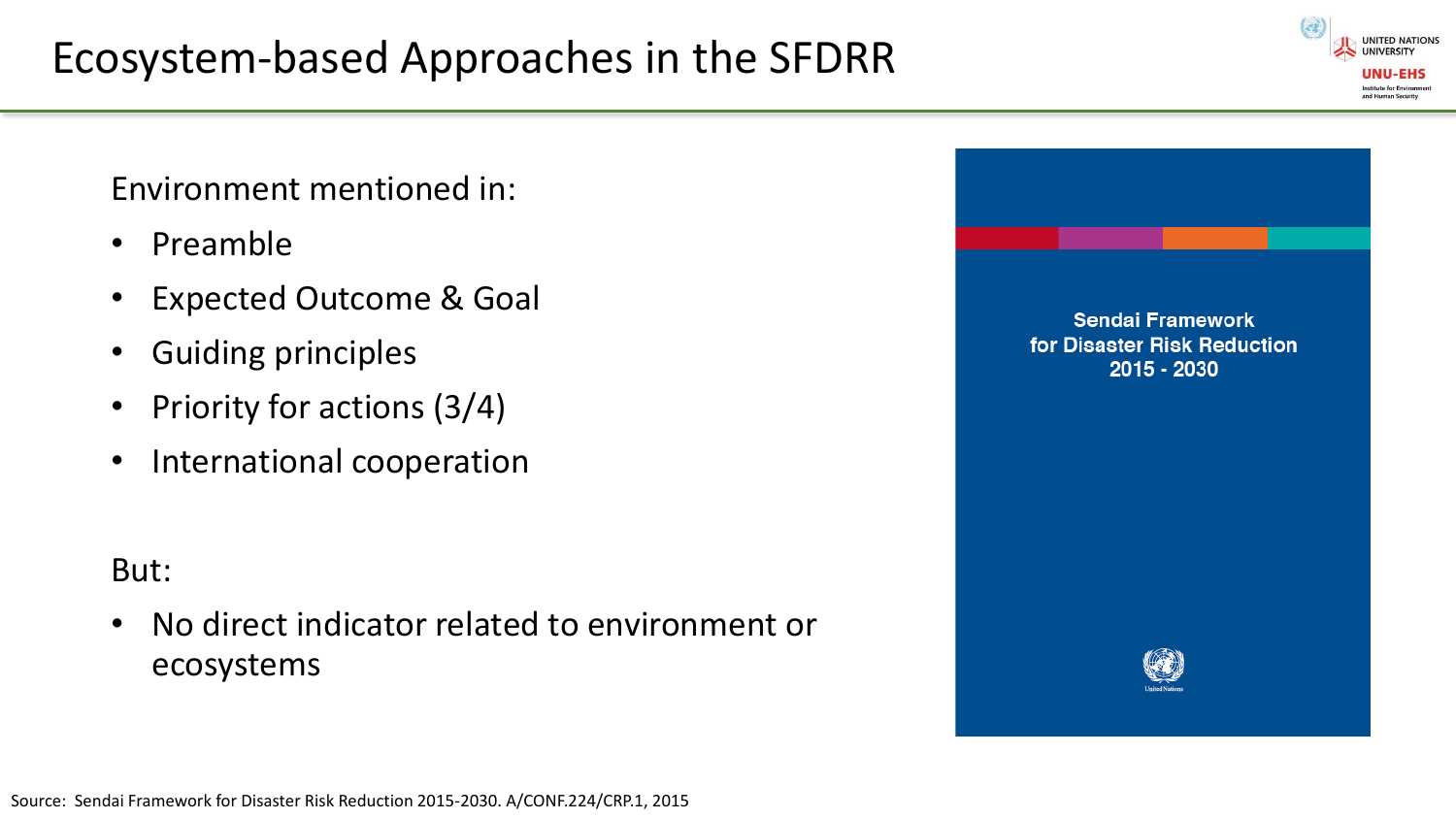**Nature-based Solutions** are (…) actions to protect, sustainably manage, and restore natural or modified ecosystems, that address **societal challenges** effectively and adaptively, simultaneously providing human well-being and biodiversity benefits

Source: Cohen-Shacham et al. (eds.) (2016): Nature-based Solutions to address global societal challenges. Gland, Switzerland: IUCN

**Eco-DRR** is the sustainable management, conservation and restoration of ecosystems to reduce disaster risk, with the aim of achieving sustainable and resilient development Source: Estrella and Saalismaa (2013): In "The role of ecosystems in disaster risk reduction", Renaud, Sudmeier-Rieux and Estrella (eds), United Nations

University Press, 2013, ISBN 978-92-808-1221-3

**Green Infrastructure** is a strategically planned network of natural and semi-natural areas with other environmental features designed and managed to deliver a wide range of ecosystem services such as water purification, air quality, space for recreation and climate mitigation and adaptation, and management of wet weather impacts that provides many community benefits Source: UNISDR (2017): [54970\\_techguidancefdigitalhr.pdf \(unisdr.org\)](https://www.unisdr.org/files/54970_techguidancefdigitalhr.pdf)

and Human Securit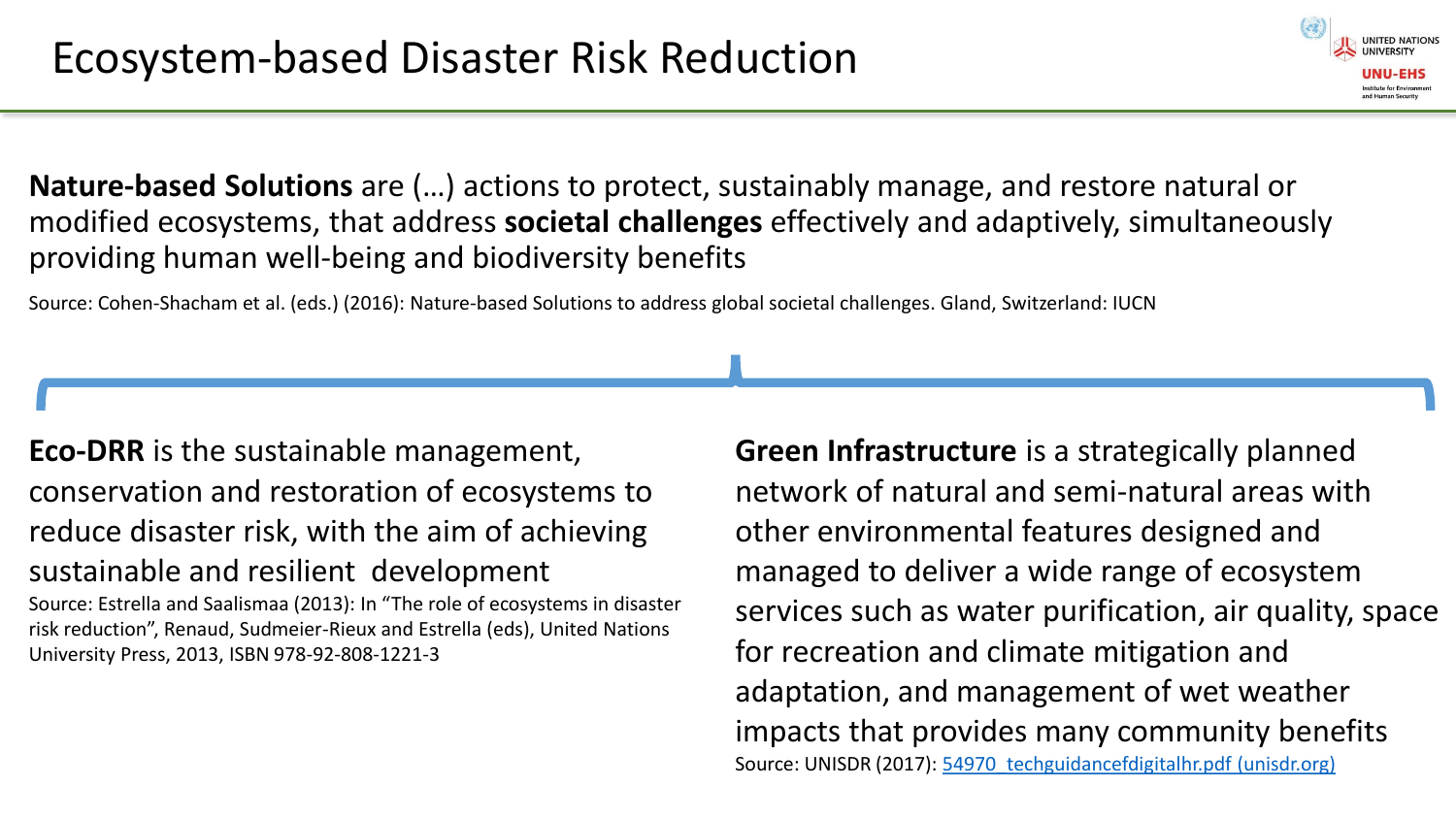infrastructure & services



**UNITED NATIONS UNIVERSITY** UNU-FHS **Institute for Environment** and Human Security

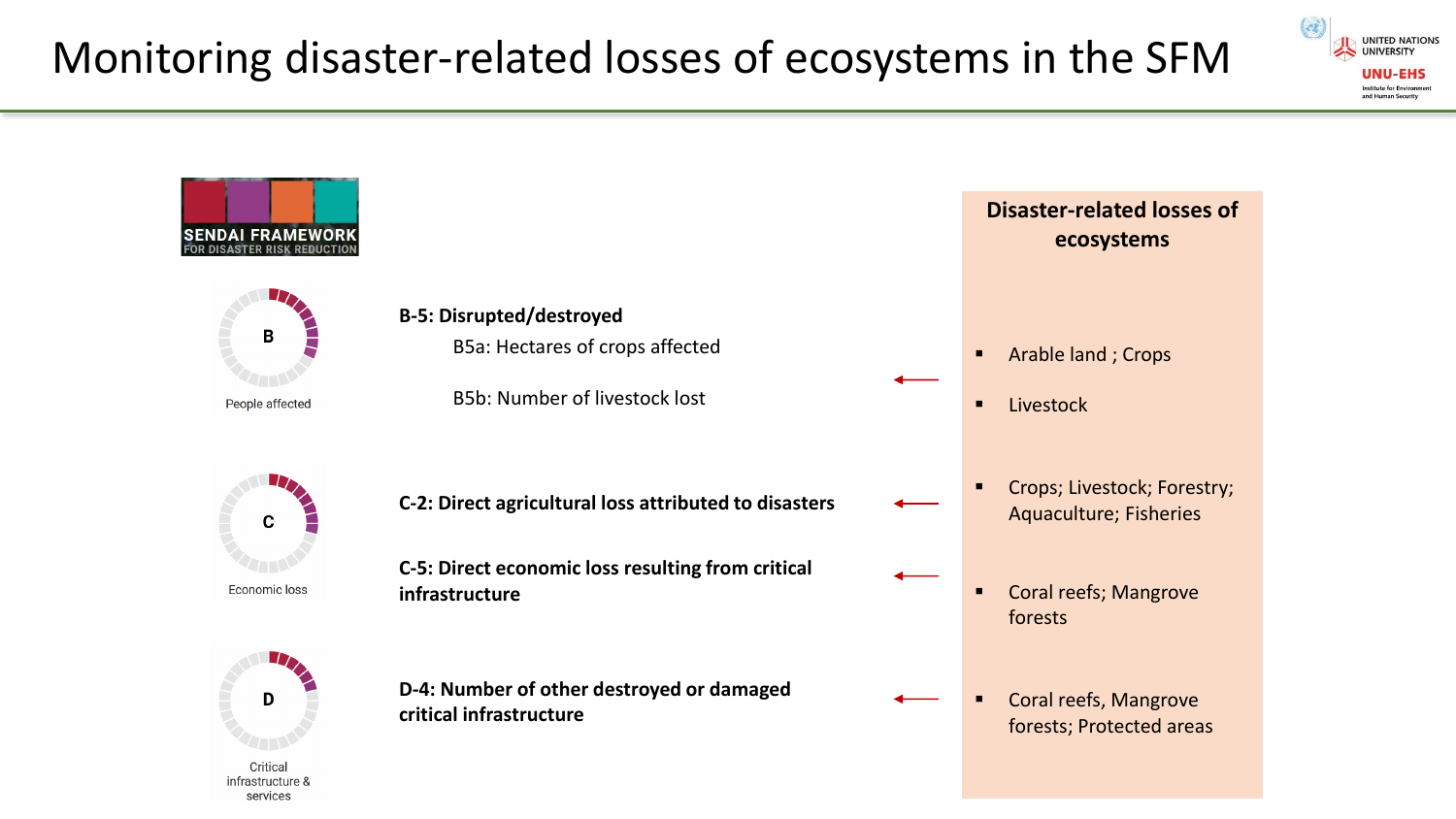# The importance of considering ecosystem and their services





*Source: Walz, Y., Janzen, S., Narvaez, L., Ortiz-Vargas, A., Woelki, J., Doswald, N., Sebesvari, Z., (2021). Disaster-related losses of ecosystems and their services. Why and how do losses matter for disaster risk reduction? International Journal for Disaster Risk Reduction, 63(102425), 1-16*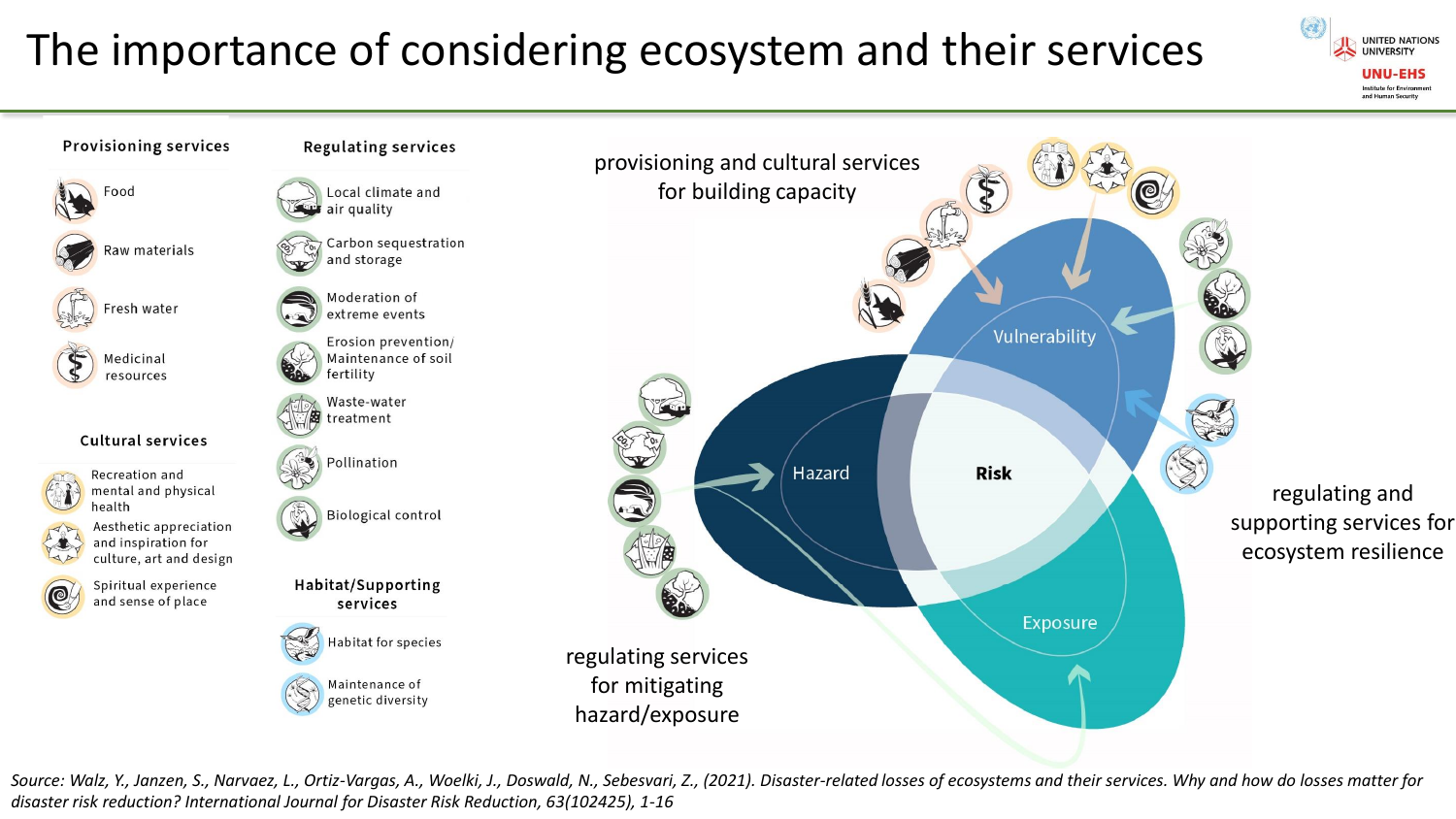

**UNITED NATIONS UNIVERSITY UNU-EHS Institute for Environment** and Human Security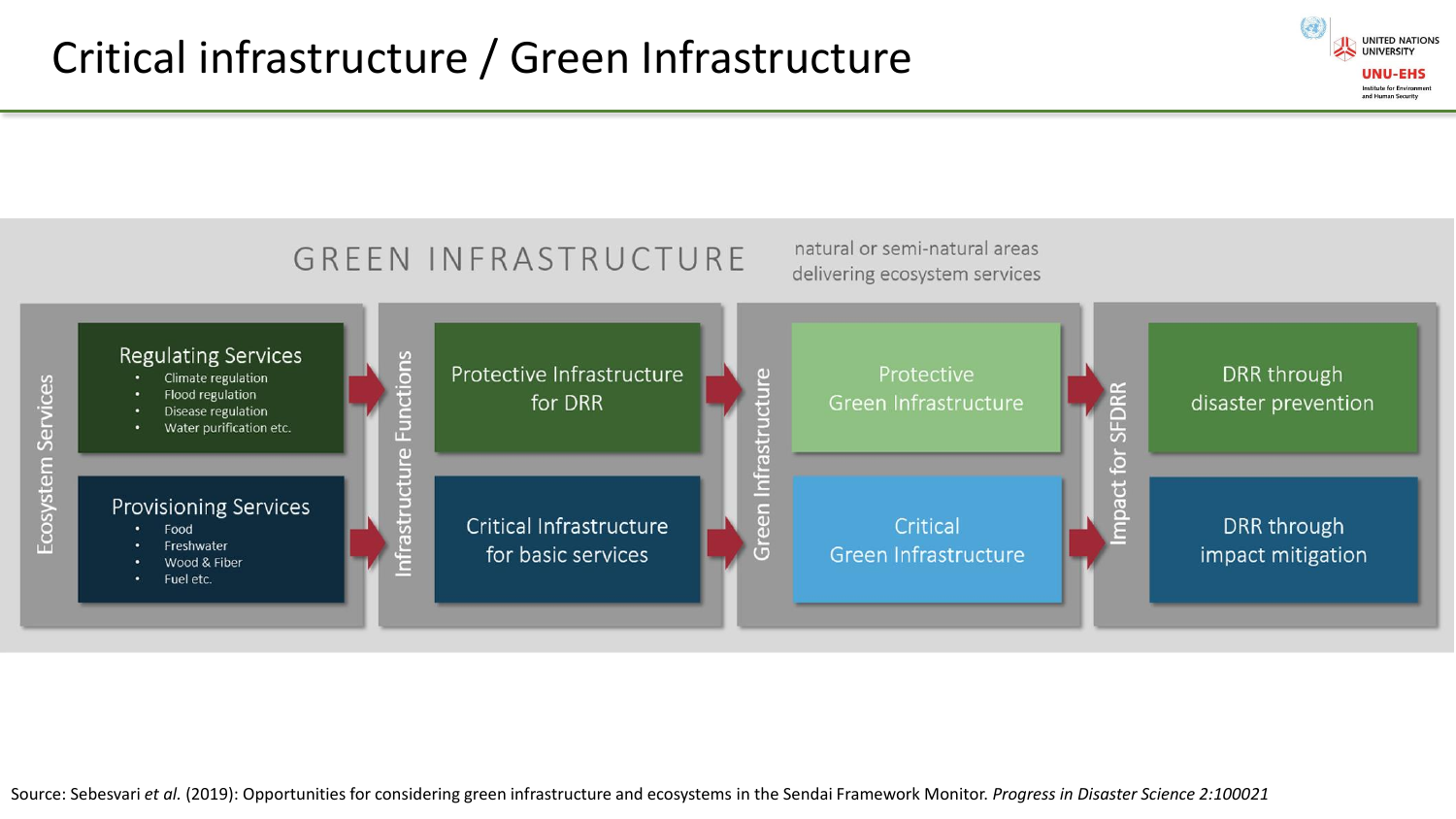## Opportunities for considering ecosystems and ESS losses in the SFM

**UNITED NATIONS UNIVERSITY** UNU-FHS **Institute for Environmer** and Human Security



Source: Walz, Y., Janzen, S., Narvaez, L., Ortiz-Vargas, A., Woelki, J., Doswald, N., Sebesvari, Z., (2021). Disaster-related losses of ecosystems and their services. Why and how do losses matter for disaster risk reduction? *International Journal for Disaster Risk Reduction, 63(102425), 1-16*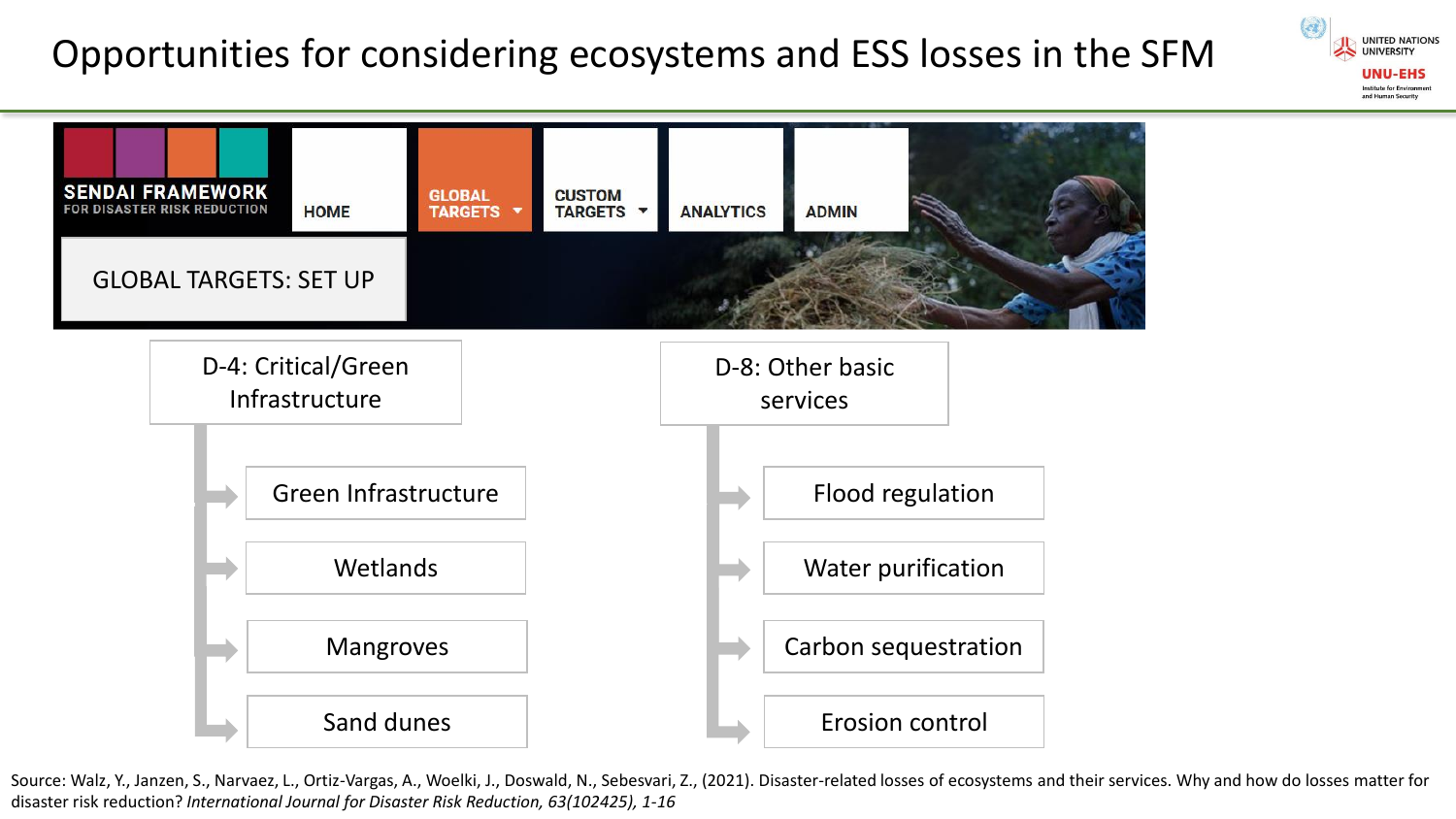

- 1) The reporting of livelihoods lost due to disasters should **go beyond crop and livestock and consider other relevant ecosystems and ESS** which provide a basis for livelihoods. (Target B)
- 2) **Most ecosystems should be considered as critical infrastructure**, which can be well justified by the role ecosystems and their services play for DRR. Green infrastructure needs a more clear and applicable definition in the SFM and complemented with blue infrastructure. (Target D)
- 3) The majority of ESS can be considered as basic services that are needed for society to function, such as fresh water supply, waste water treatment or services that are relevant for human health and well-being. Against this background, **ESS could be integrated into indicator D-8 (disrupted services) and reported in reference to ecosystem losses under green (and blue) infrastructure (monitored by indicator D-4).** (Target D)

Source: Walz, Y., Janzen, S., Narvaez, L., Ortiz-Vargas, A., Woelki, J., Doswald, N., Sebesvari, Z., (2021). Disaster-related losses of ecosystems and their services. Why and how do losses matter for disaster risk reduction? *International Journal for Disaster Risk Reduction, 63(102425), 1-16*